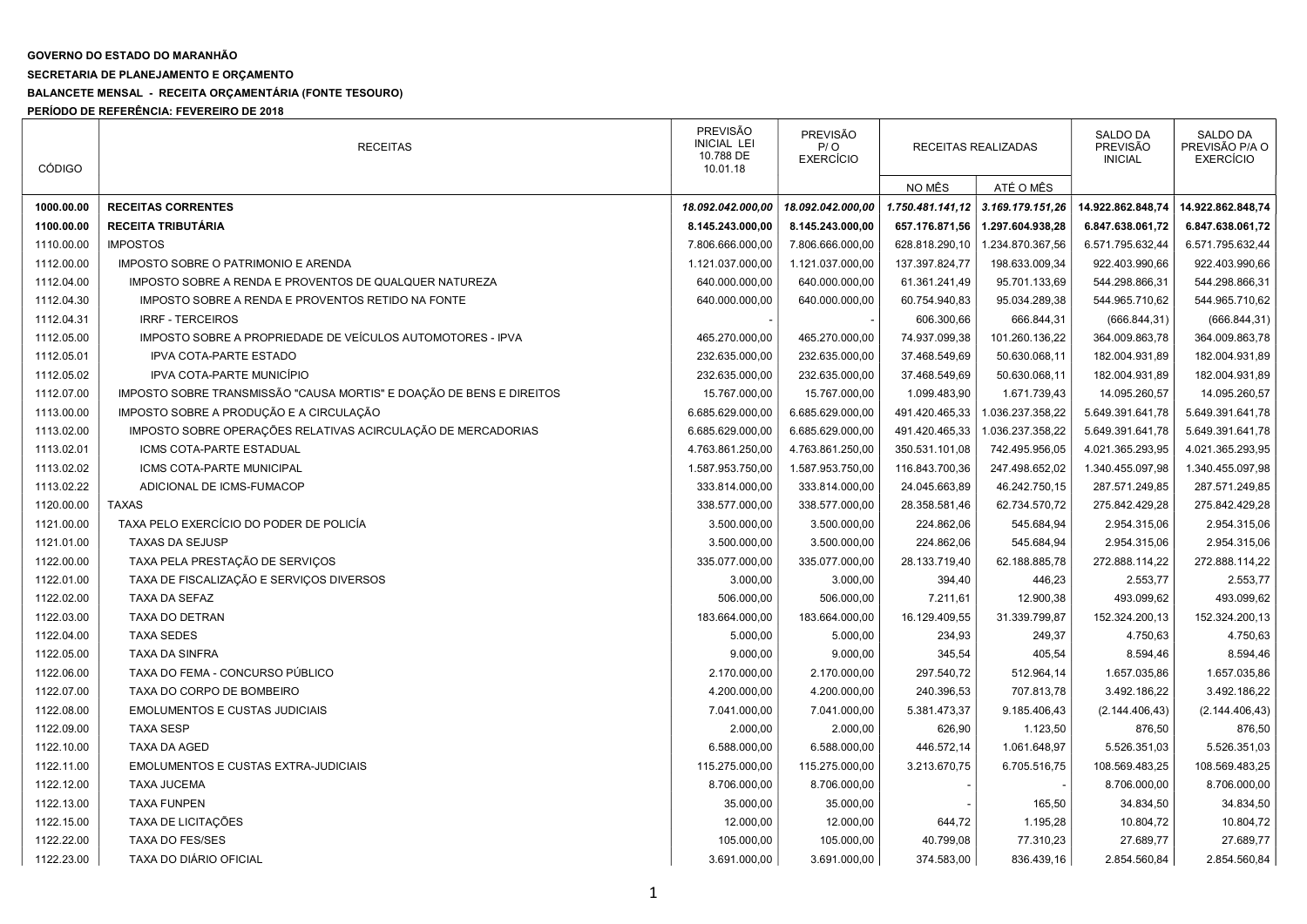| 1122.24.00 | <b>TAXA DA SETUR</b>                                | 1.000,00       | 1.000,00       |              |               | 1.000,00        | 1.000,00        |
|------------|-----------------------------------------------------|----------------|----------------|--------------|---------------|-----------------|-----------------|
| 1122.25.00 | TAXA DE FPDC DIR. CONSUMIDOR                        |                |                |              |               |                 |                 |
| 1122.26.00 | TAXA DE CONT. FISCAL DROGAS                         |                |                |              | 85,39         | (85, 39)        | (85, 39)        |
| 1122.27.00 | TAXA DA HEMOMAR                                     |                |                |              |               |                 |                 |
| 1122.28.00 | TAXA DO TCFA/MA CONTROLE AMBIENTAL                  | 17.000,00      | 17.000,00      |              |               | 17.000,00       | 17.000,00       |
| 1122.31.00 | <b>OUTRAS TAXAS JUDICIAIS</b>                       | 7.000,00       | 7.000,00       | 980,78       | 1.428,99      | 5.571,01        | 5.571,01        |
| 1122.32.00 | TAXAS COMUNS ÀS DEMAIS SECRETARIAS                  | 105.000,00     | 105.000,00     | 1.998.835,38 | 11.729.724,25 | (11.624.724.25) | (11.624.724.25) |
| 1122.35.00 | FUNDO ESTADUAL DE TRANSP E MOB URB - MOB            | 2.905.000,00   | 2.905.000,00   |              | 14.245,00     | 2.890.755,00    | 2.890.755,00    |
| 1122.37.00 | TAXA DE REGULAÇÃO, CONTROLE E FISCALIZAÇÃO - ARSEMA | 1.000,00       | 1.000,00       |              | 17,02         | 982,98          | 982,98          |
| 1122.40.00 | AGÊNCIA DE MOBILIDADE URBANA - MOB                  | 29.000,00      | 29.000,00      |              |               | 29.000,00       | 29.000,00       |
| 1200.00.00 | RECEITA DE CONTRIBUICÕES                            |                |                |              |               |                 |                 |
| 1210.00.00 | CONTRIBUICÕES SOCIAIS                               |                |                |              |               |                 |                 |
| 1210.29.00 | CONTRIB. PREVIDÊNCIÁRIA DO REGIME PRÓPRIO           |                |                |              |               |                 |                 |
| 1210.29.01 | CONTRIB. PATRONAL-ATIVO CIVIL                       |                |                |              |               |                 |                 |
| 1210.29.02 | CONTRIB. PATRONAL-ATIVO MILITAR                     |                |                |              |               |                 |                 |
| 1210.29.07 | CONTRIB. SERVIDOR-ATIVO CIVIL                       |                |                |              |               |                 |                 |
| 1210.29.08 | CONTRIB. SERVIDOR-ATIVO MILITAR                     |                |                |              |               |                 |                 |
| 1210.29.09 | CONTRIB. SERVIDOR-INATIVO CIVIL                     |                |                |              |               |                 |                 |
| 1210.29.10 | CONTRIB. SERVIDOR-INATIVO MILITAR                   |                |                |              |               |                 |                 |
| 1210.29.11 | CONTRIB. PENSIONISTA CIVIL                          |                |                |              |               |                 |                 |
| 1210.29.12 | CONTRIB. PENSIONISTA MILITAR                        |                |                |              |               |                 |                 |
| 1210.46.00 | COMP. PREV/REG GERAL E OS REG. PROP. PREV. SERV.    |                |                |              |               |                 |                 |
| 1220.00.00 | CONTRIBUIÇÕES ECONÔMICAS                            |                |                |              |               |                 |                 |
| 1300.00.00 | <b>RECEITA PATRIMONIAL</b>                          | 359.588.000,00 | 359.588.000,00 | 4.513.072,74 | 75.849.436,43 | 283.738.563,57  | 283.738.563,57  |
| 1310.00.00 | RECEITAS IMOBILIÁRIAS                               | 85.000,00      | 85.000,00      | 5.695,00     | 63.099,37     | 21.900,63       | 21.900,63       |
| 1320.00.00 | RECEITAS DE VALORES MOBILIÁRIOS                     | 359.503.000,00 | 359.503.000,00 | 4.507.377,74 | 75.786.337,06 | 283.716.662,94  | 283.716.662,94  |
| 1323.00.00 | PARTICIPAÇÕES                                       | 6.857.000,00   | 6.857.000,00   |              | 23.988.993,71 | (17.131.993,71) | (17.131.993,71) |
| 1325.00.00 | REMUNERAÇÃO DE DEPÓSITOS BANCÁRIOS                  | 343.176.000,00 | 343.176.000,00 | 3.896.412,03 | 7.176.984,42  | 335.999.015,58  | 335.999.015,58  |
| 1328.00.00 | OUTRAS RECEITAS DE VALORES MOBILIÁRIOS              | 9.470.000,00   | 9.470.000,00   | 610.965,71   | 44.620.358,93 | (35.150.358,93) | (35.150.358,93) |
| 1330.00.00 | RECEITA DE CONCESSÕES E PERMISSÕES                  |                |                |              |               |                 |                 |
| 1340.00.00 | COMPENSACÕES FINANCEIRAS                            |                |                |              |               |                 |                 |
| 1390.00.00 | OUTRAS RECEITAS PATRIMONIAIS                        |                |                |              |               |                 |                 |
| 1600.00.00 | <b>RECEITA DE SERVIÇOS</b>                          | 37.000,00      | 37.000,00      | 16,00        | 262,00        | 36.738,00       | 36.738,00       |
| 1600.01.00 | SERVIÇOS COMERCIAIS                                 | 37.000,00      | 37.000,00      | 16,00        | 262,00        | 36.738,00       | 36.738,00       |
| 1600.02.00 | SERVIÇOS FINANCEIROS                                |                |                |              |               |                 |                 |
| 1600.06.00 | SERVIÇOS PORTUÁRIOS                                 |                |                |              |               |                 |                 |
| 1600.12.00 | RECEITAS JUDICIAIS                                  |                |                |              |               |                 |                 |
| 1600.13.00 | SERVIÇOS ADMINISTRATIVOS                            |                |                |              |               |                 |                 |
| 1600.16.00 | SERVIÇOS EDUCACIONAIS                               |                |                |              |               |                 |                 |
| 1600.17.00 | SERVIÇOS AGROPECURIOS                               |                |                |              |               |                 |                 |
| 1600.30.00 | SERVIÇOS DE TRÂNSITO                                |                |                |              |               |                 |                 |
| 1600.40.00 | SERVIÇOS AMBIENTAIS                                 |                |                |              |               |                 |                 |
| 1600.99.00 | OUTROS SERVIÇOS                                     |                |                |              |               |                 |                 |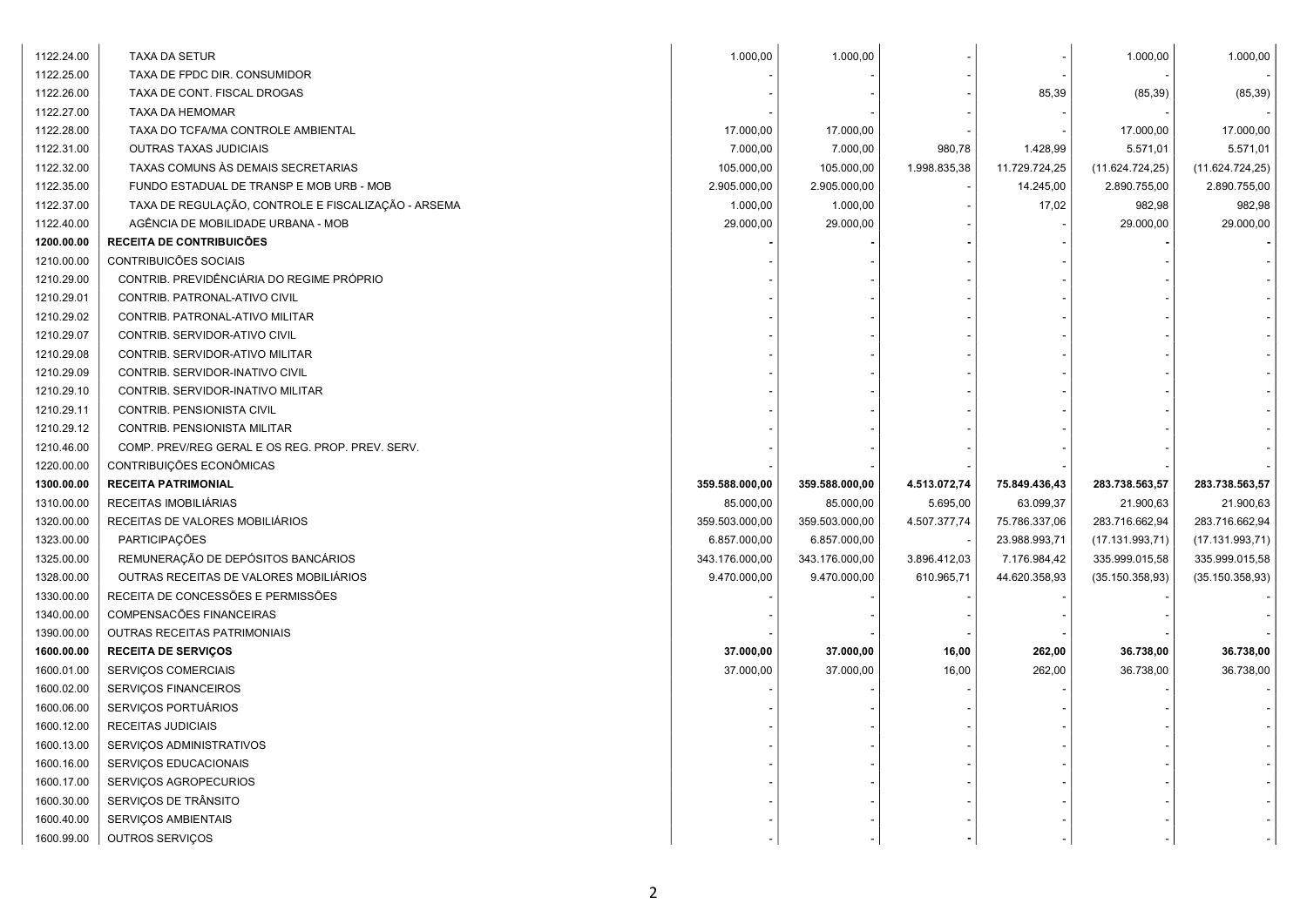| 1700.00.00 | <b>TRANSFERÊNCIAS CORRENTES</b>                                        | 9.260.890.000,00 | 9.260.890.000,00 | 1.070.072.215,55   1.748.122.394,00 |                  | 7.512.767.606,00 | 7.512.767.606,00 |
|------------|------------------------------------------------------------------------|------------------|------------------|-------------------------------------|------------------|------------------|------------------|
| 1720.00.00 | TRANSFERÊNCIAS INTERGOVERNAMENTAIS                                     | 9.218.841.000,00 | 9.218.841.000,00 | 1.069.394.649,15                    | 1.745.741.264,61 | 7.473.099.735,39 | 7.473.099.735,39 |
| 1721.00.00 | TRANSFERÊNCIAS DA UNIÃO                                                | 7.885.639.000,00 | 7.885.639.000,00 | 805.820.571,49                      | 1.421.213.997,64 | 6.464.425.002,36 | 6.464.425.002,36 |
| 1721.01.00 | PARTICIPAÇÃO NA RECEITA DA UNIÃO                                       | 6.857.000.000,00 | 6.857.000.000,00 | 728.565.947,48                      | 1.304.081.209,39 | 5.552.918.790,61 | 5.552.918.790,61 |
| 1721.01.01 | COTA-PARTE DO FUNDO DE PARTICIPAÇÃO DOS ESTADOS                        | 6.750.000.000,00 | 6.750.000.000,00 | 722.794.584,25                      | 1.280.061.945,94 | 5.469.938.054,06 | 5.469.938.054,06 |
| 1721.01.12 | COTA-PARTE DO IMPOSTO SOBRE PRODUTOS INDUSTRIALIZADOS-IPI              | 63.000.000,00    | 63.000.000,00    | 5.771.363,23                        | 11.428.727,08    | 51.571.272,92    | 51.571.272,92    |
|            | COTA-PARTE ESTADOS                                                     | 47.250.000,00    | 47.250.000,00    | 4.328.522,42                        | 8.571.545,31     | 38.678.454,69    | 38.678.454,69    |
|            | COTA-PARTE MUNICÍPIOS                                                  | 15.750.000,00    | 15.750.000,00    | 1.442.840,81                        | 2.857.181,77     | 12.892.818,23    | 12.892.818,23    |
| 1721.01.13 | CONTRIBUIÇÃO DE INTERVENÇÃO NO DOMÍNIO ECONÔMICO                       | 44.000.000,00    | 44.000.000,00    |                                     | 12.590.278,25    | 31.409.721,75    | 31.409.721,75    |
|            | <b>COTA-PARTE ESTADOS</b>                                              | 33.000.000,00    | 33.000.000,00    |                                     | 9.442.708,69     | 23.557.291,31    | 23.557.291,31    |
|            | COTA-PARTE MUNICÍPIOS                                                  | 11.000.000,00    | 11.000.000,00    |                                     | 3.147.569,56     | 7.852.430,44     | 7.852.430,44     |
| 1721.01.30 | COTA-PARTE CONTRIB. SAL. EDUC. QUOT. EST/FEDERAL                       |                  |                  |                                     |                  |                  |                  |
| 1721.01.32 | COTA-PARTE IMPOSTOS/O.C. CAMB. E SEG. T.V.M. COMER. OURO               |                  |                  |                                     | 258,12           | (258, 12)        | (258, 12)        |
| 1721.01.99 | OUTRAS TRANSFERÊNCIAS DA UNIÃO                                         |                  |                  |                                     |                  |                  |                  |
| 1721.09.00 | TRANSFERÊNCIAS DA UNIÃO                                                |                  |                  |                                     |                  |                  |                  |
| 1721.22.00 | TRANSFERÊNCIA DA COMPENSAÇÃO FINANCEIRA                                | 135.860.000,00   | 135.860.000,00   | 7.582.774,33                        | 14.850.633,33    | 121.009.366,67   | 121.009.366,67   |
| 1721.22.11 | COTA-PARTE COMPENS. FINANC. RECUR. HÍDRICOS CFRH                       | 18.653.000,00    | 18.653.000,00    | 177.761,05                          | 177.761,05       | 18.475.238,95    | 18.475.238,95    |
| 1721.22.20 | COTA-PARTE COMP. FINAC. RECUR. MINERAIS CFEM                           | 498.000,00       | 498.000,00       | 93.121,01                           | 151.731,43       | 346.268,57       | 346.268,57       |
| 1721.22.70 | COTA-PARTE FUNDO ESPECIAL DO PETRÓLEO - FEP                            | 116.709.000,00   | 116.709.000,00   | 7.311.892,27                        | 14.521.140,85    | 102.187.859,15   | 102.187.859,15   |
|            |                                                                        |                  |                  |                                     |                  |                  |                  |
| 1721.33.00 | TRANSFERÊNCIAS DE RECURSOS DO SISTEMA ÚNICO DE SAÚDE-SUS FUNDO A FUNDO | 394.123.000,00   | 394.123.000,00   | 33.039.323,83                       | 61.613.262,37    | 332.509.737,63   | 332.509.737,63   |
| 1721.33.11 | ATENÇÃO BÁSICA                                                         | 2.891.000,00     | 2.891.000,00     | 93.965,39                           | 93.965,39        | 2.797.034,61     | 2.797.034,61     |
| 1721.33.12 | ATENÇÃO DE MAC AMBULATORIAL E HOSPITALAR                               | 357.107.000,00   | 357.107.000,00   | 30.213.028,40                       | 58.786.966,94    | 298.320.033,06   | 298.320.033,06   |
| 1721.33.13 | VIGILANCIA EM SAUDE                                                    | 27.708.000,00    | 27.708.000,00    | 2.732.330,04                        | 2.732.330,04     | 24.975.669,96    | 24.975.669,96    |
| 1721.33.14 | ASSISTENCIA FARMACEUTICA                                               | 6.417.000,00     | 6.417.000,00     |                                     |                  | 6.417.000,00     | 6.417.000,00     |
| 1721.33.15 | GESTÃO DO SUS                                                          |                  |                  |                                     |                  |                  |                  |
| 1721.35.00 | TRANSFERÊNCIAS DE REC. DO FUNDO NACIONAL DO DESENV. EDUCAÇÃO - FNDE    | 120.021.000,00   | 120.021.000,00   | 5.643.144,04                        | 5.643.144,04     | 114.377.855,96   | 114.377.855,96   |
| 1721.35.01 | TRANSFERÊNCIA DO SALÁRIO EDUCAÇÃO                                      | 45.546.000,00    | 45.546.000,00    | 5.643.144,04                        | 5.643.144,04     | 39.902.855,96    | 39.902.855,96    |
| 1721.35.06 | MERENDA ESCOLAR                                                        | 45.101.000,00    | 45.101.000,00    |                                     |                  | 45.101.000,00    | 45.101.000,00    |
| 1721.35.99 | OUTRAS TRANSF. DO FNDE                                                 | 29.374.000,00    | 29.374.000,00    |                                     |                  | 29.374.000,00    | 29.374.000,00    |
| 1721.36.00 | TRANSFERÊNCIA FINANCEIRA DO ICMS DESONERAÇÃO                           | 24.552.000,00    | 24.552.000,00    | 2.004.067,50                        | 4.008.135,00     | 20.543.865,00    | 20.543.865,00    |
| 1721.99.00 | OUTRAS TRANSFERÊNCIAS DA UNIÃO                                         | 354.083.000,00   | 354.083.000,00   | 28.985.314,31                       | 31.017.613,51    | 323.065.386,49   | 323.065.386,49   |
| 1721.99.10 | <b>CONVÊNIOS</b>                                                       | 354.083.000,00   | 354.083.000,00   | 28.985.314,31                       | 31.017.613,51    | 323.065.386,49   | 323.065.386,49   |
| 1721.99.30 | AUXILIO FINANCEIRO PARA FOMENTO E EXPORTAÇÕES                          |                  |                  |                                     |                  |                  |                  |
| 1723.00.00 | TRANSFERÊNCIAS DE MUNICÍPIOS                                           |                  |                  |                                     |                  |                  |                  |
| 1724.00.00 | TRANSFERÊNCIAS MULTIGOVERNAMENTAIS                                     | 1.333.202.000,00 | 1.333.202.000,00 | 263.574.077,66                      | 324.527.266,97   | 1.008.674.733,03 | 1.008.674.733,03 |
| 1724.01.00 | TRANSFÊRENCIAS DE RECURSOS - FUNDEB                                    | 679.933.000,00   | 679.933.000,00   | 71.235.788,49                       | 132.188.977,80   | 547.744.022,20   | 547.744.022,20   |
| 1724.02.00 | TRANSFERÊNCIA DE RECURSOS DA COMPLEMENTAÇÃO DA UNIÃO AO FUNDEB         | 653.269.000,00   | 653.269.000,00   | 192.338.289,17                      | 192.338.289,17   | 460.930.710,83   | 460.930.710,83   |
| 1730.00.00 | TRANSFERÊNCIAS DE INSTITUIÇÕES PRIVADAS                                | 42.049.000,00    | 42.049.000,00    | 677.566,40                          | 2.381.129,39     | 39.667.870,61    | 39.667.870,61    |
| 1750.00.00 | TRANSFERÊNCIAS DE PESSOAS                                              |                  |                  |                                     |                  |                  |                  |
| 1760.00.00 | TRANSFERENCIAS DE CONVENIOS                                            |                  |                  |                                     |                  |                  |                  |
| 1900.00.00 | <b>OUTRAS RECEITAS CORRENTES</b>                                       | 326.284.000,00   | 326.284.000,00   | 18.718.965,27                       | 47.602.120,55    | 278.681.879,45   | 278.681.879,45   |
| 1910.00.00 | MULTAS E JUROS DE MORA                                                 | 60.002.000,00    | 60.002.000,00    | 7.297.829,05                        | 15.116.827,58    | 44.885.172,42    | 44.885.172,42    |
| 1911.00.00 | MULTAS E JUROS DE MORA/TRIBUTOS                                        | 58.940.000,00    | 58.940.000,00    | 7.137.571,95                        | 14.877.076,78    | 44.062.923,22    | 44.062.923,22    |
| 1911.10.00 | MULTAS E JUROS DE MORA DO ICMS                                         | 27.036.000,00    | 27.036.000,00    | 3.100.495,91                        | 6.780.321,11     | 20.255.678,89    | 20.255.678,89    |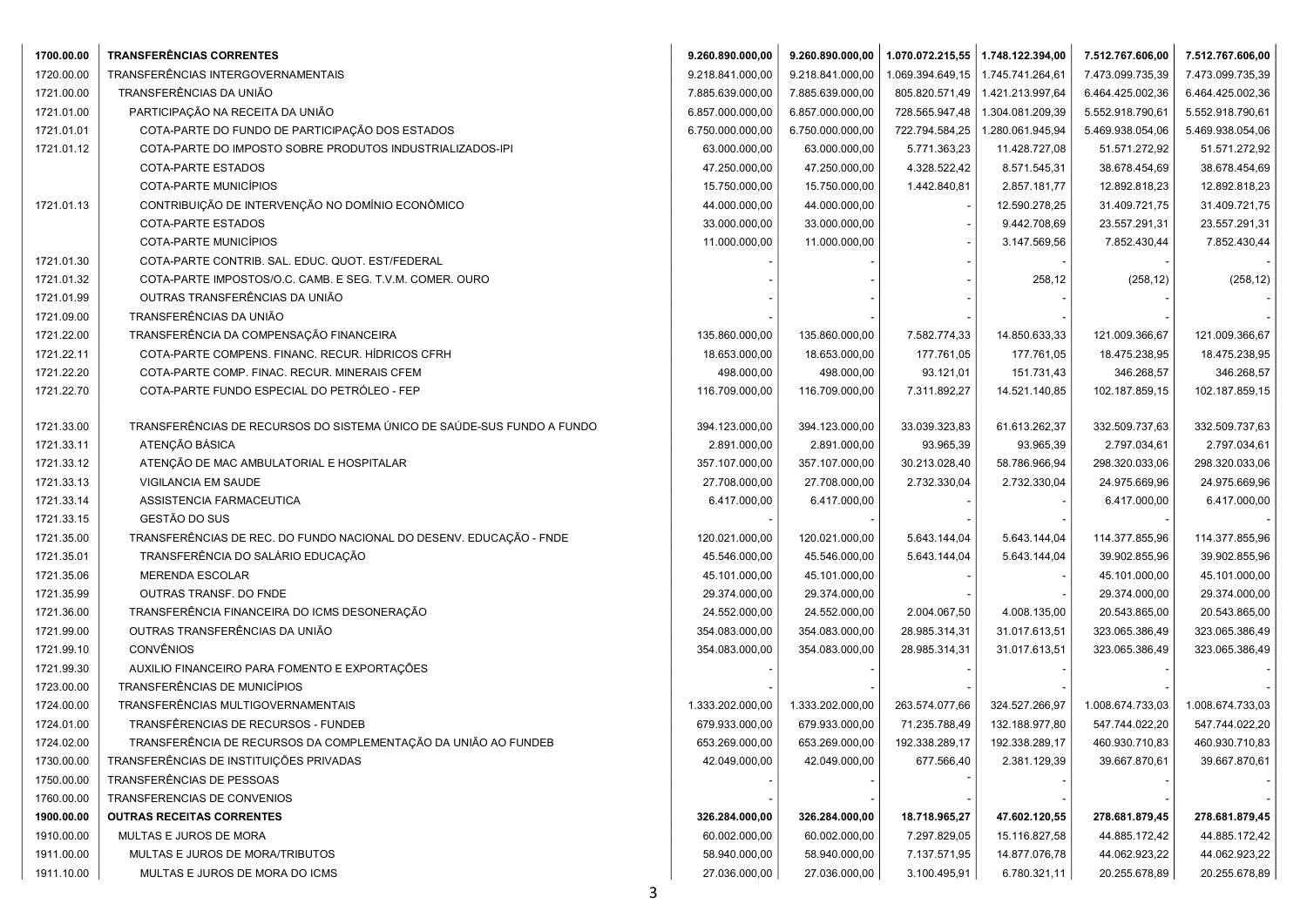| 133.000,00<br>8.941,01<br>12.976,88<br>120.023,12<br>120.023,12<br>1911.13.00<br>MULTAS E JUROS DE MORADO ITCD<br>133.000,00<br>158.000,00<br>158.000,00<br>24.879,21<br>27.584,04<br>130.415,96<br>130.415,96<br>1911.14.00<br>MULTAS E JUROS DE MORADO FUMACOP<br>285.435,14<br>1911.16.00<br>MULTAS E JUROS DE MORA DO IPVA<br>4.214.000,00<br>4.214.000,00<br>124.988,64<br>3.928.564,86<br>3.928.564,86<br><b>INDENIZAÇÕES</b><br>1911.17.00<br><b>RESTITUIÇÕES</b><br>1911.18.00<br>MULTAS DE TRÂNSITO<br>10.391.364,43<br>1911.19.00<br>14.098.000,00<br>14.098.000,00<br>1.784.955,96<br>3.706.635,57<br>10.391.364,43<br>MULTA ESTADUAL DE TRÂNSITO - DETRAN<br>9.672.000,00<br>9.672.000,00<br>1.387.820,05<br>2.943.962,77<br>1911.19.01<br>6.728.037,23<br>6.728.037,23<br>PARCELA MULTA ESTADUAL - PM<br>434.000,00<br>1911.19.02<br>434.000,00<br>55.890,00<br>119.695,00<br>314.305,00<br>314.305,00<br>1.298.000,00<br>170.912,00<br>300.292,00<br>997.708,00<br>997.708,00<br>1911.19.03<br>PARCELA MULTA MUNICIPAL - DETRAN<br>1.298.000,00<br>PARCELA MULTA MUNICIPAL - PM<br>18.000,00<br>18.000,00<br>16.150,00<br>1911.19.04<br>950,00<br>1.850,00<br>16.150,00<br>MULTA ESTADUAL DE TRÂNSITO INTERESTADUAL<br>2.676.000,00<br>340.835,80<br>2.335.164,20<br>2.335.164,20<br>1911.19.05<br>2.676.000,00<br>169.383,91<br>1911.24.00<br>MULTAS E JUROS DE MORA DO ICMS - MUNICÍPIO<br>3.590.000,00<br>3.590.000,00<br>407.904,65<br>887.939,73<br>2.702.060,27<br>2.702.060,27<br>1911.25.00<br>MULTAS E JUROS DE MORA DO IPVA - MUNICÍPIO<br>1.519.000,00<br>1.519.000,00<br>122.073,18<br>271.304,99<br>1.247.695,01<br>1.247.695,01<br>1911.26.00<br>MULTAS E JUROS DE MORA DIV. ATIVA - MUNICÍPIO<br>370.000,00<br>370.000,00<br>63.507,32<br>115.509,67<br>254.490,33<br>254.490,33<br>1911.99.00<br>MULTAS E JUROS DEMORA - OUTROS TRIBUTOS<br>4.401.000,00<br>4.401.000,00<br>1.063.329,74<br>1.967.811,29<br>2.433.188,71<br>2.433.188,71<br>1919.00.00<br>MULTAS E JUROS DE MORA DE OUTRAS RECEITAS<br>1.062.000,00<br>1.062.000,00<br>160.257,10<br>239.750,80<br>822.249,20<br>822.249,20<br>1919.16.00<br>FUNDO DE MODERNIZAÇÃO DO TCE<br>999.000,00<br>999.000,00<br>233.260,80<br>765.739,20<br>765.739,20<br>158.337,10<br>MINISTÉRIO PÚBLICO ESTADUAL<br>2.000,00<br>2.000,00<br>2.000,00<br>2.000,00<br>1919.18.00<br>1919.20.00<br>SECRETARIA DE ESTADO DA SEGURANÇA PÚBLICA<br>2.000,00<br>2.000,00<br>2.000,00<br>2.000,00<br>1919.22.00<br>MULTAS CONTRATUAIS - SEFAZ<br>16.000,00<br>16.000,00<br>1.920,00<br>2.220,00<br>13.780,00<br>13.780,00<br>1919.99.00<br><b>OUTRAS MULTAS</b><br>43.000,00<br>43.000,00<br>4.270,00<br>38.730,00<br>38.730,00<br>INDENIZAÇÕES E RESTITUIÇÕES<br>1920.00.00<br>129.730.000,00<br>129.730.000,00<br>2.703.618,85<br>127.026.381,15<br>127.026.381,15<br>1.541.577,70<br>INDENIZAÇÕES<br>1921.00.00<br>129.730.000,00<br>129.730.000,00<br>1.371.486,30<br>2.424.549,16<br>127.305.450,84<br>127.305.450,84<br>COMPENSAÇÃO FINANCEIRA P/ OUTROS RECURSOS HÍDRICOS<br>1921.01.00<br>COMPENSAÇÃO FINANCEIRA ÓLEO BRUTO<br>1921.03.00<br>OUTRAS INDENIZAÇÕES E RESTITUIÇÕES<br>1921.09.00<br>2.424.549,16<br>126.791.450,84<br>126.791.450,84<br>129.216.000,00<br>129.216.000,00<br>1.371.486,30<br>OUTRAS INDENIZAÇÕES<br>1921.99.00<br>514.000,00<br>514.000,00<br>514.000,00<br>514.000,00<br><b>RESTITUIÇÕES</b><br>1922.00.00<br>170.091,40<br>279.069,69<br>(279.069, 69)<br>(279.069, 69)<br>COMPENSAÇÃO PREVIDENCIÁRIA<br>1922.10.00<br>OUTRAS RESTITUIÇÕES<br>1922.99.00<br>170.091,40<br>279.069,69<br>(279.069, 69)<br>(279.069, 69)<br>RECEITA DA DÍVIDA ATIVA<br>1930.00.00<br>4.915.522,25<br>12.094.595,37<br>57.623.000,00<br>57.623.000,00<br>45.528.404,63<br>45.528.404,63<br>RECEITA DA DÍVIDA ATIVA TRIBUTÁRIA<br>1931.00.00<br>7.401.941,83<br>34.509.000,00<br>34.509.000,00<br>3.038.022,79<br>27.107.058,17<br>27.107.058,17<br>RECEITA DA DÍVIDA ATIVA TRIBUTARIA<br>3.038.022,79<br>7.401.941,83<br>27.107.058,17<br>27.107.058,17<br>1931.10.00<br>RECEITA DA DIVIDA ATIVA DO ICMS<br>7.383.000,00<br>958.558,81<br>1.975.193,03<br>5.407.806,97<br>5.407.806,97<br>1931.11.00<br>7.383.000,00<br>27.126.000,00<br>2.079.463,98<br>RECEITA DA DÍVIDA ATIVA DO IPVA<br>27.126.000,00<br>1931.14.00<br>5.426.748,80<br>21.699.251,20<br>21.699.251,20<br>1931.99.00<br>RECEITA DA DÍVIDA ATIVA DE OUTROS TRIBUTOS<br>1932.00.00<br>RECEITA DA DÍVIDA ATIVA PARTE MUNICÍPIO.<br>1.877.499,46<br>4.692.653,54<br>18.421.346,46<br>18.421.346,46<br>23.114.000,00<br>23.114.000,00<br>1990.00.00<br>RECEITAS DIVERSAS<br>78.929.000,00<br>78.929.000,00<br>17.687.078,75<br>61.241.921,25<br>61.241.921,25<br>4.964.036,27<br>1990.01.00<br>OUTRAS RECEITAS DIVERSAS<br>78.884.000,00<br>4.959.237,47<br>17.674.753,11<br>78.884.000,00<br>61.209.246,89<br>61.209.246,89<br>1990.01.01<br>JUNTA COMERCIAL DO MARANHÃO<br>9.247.000,00<br>9.247.000,00<br>638.600,13<br>1.428.978,24<br>7.818.021,76<br>7.818.021,76<br>1990.01.02<br>FUNDO DES. AGROIND. DO ESTADO - FEDAGRO<br>128.832,33<br>128.832,33<br>1.173.167,67<br>1.302.000,00<br>1.302.000,00<br>1.173.167,67<br>1990.01.03<br>FUNDO DE MODERNIZAÇÃO DO TCE<br>2.800.000,00<br>2.800.000,00<br>2.879,45<br>4.369,90<br>2.795.630,10<br>2.795.630,10<br>FUNDO DE FORTALECIMENTO DA ADM. TRIBUTÁRIA - FUNAT<br>3.656.939,69<br>1990.01.05<br>15.000.000,00<br>15.000.000,00<br>1.962.302,47<br>11.343.060,31<br>11.343.060,31 | 1911.12.00 | MULTAS E JUROS MORA DIV. ATIVA | 3.421.000,00 | 3.421.000,00 | 436.496,33 | 821.558,36 | 2.599.441,64 | 2.599.441,64 |
|-----------------------------------------------------------------------------------------------------------------------------------------------------------------------------------------------------------------------------------------------------------------------------------------------------------------------------------------------------------------------------------------------------------------------------------------------------------------------------------------------------------------------------------------------------------------------------------------------------------------------------------------------------------------------------------------------------------------------------------------------------------------------------------------------------------------------------------------------------------------------------------------------------------------------------------------------------------------------------------------------------------------------------------------------------------------------------------------------------------------------------------------------------------------------------------------------------------------------------------------------------------------------------------------------------------------------------------------------------------------------------------------------------------------------------------------------------------------------------------------------------------------------------------------------------------------------------------------------------------------------------------------------------------------------------------------------------------------------------------------------------------------------------------------------------------------------------------------------------------------------------------------------------------------------------------------------------------------------------------------------------------------------------------------------------------------------------------------------------------------------------------------------------------------------------------------------------------------------------------------------------------------------------------------------------------------------------------------------------------------------------------------------------------------------------------------------------------------------------------------------------------------------------------------------------------------------------------------------------------------------------------------------------------------------------------------------------------------------------------------------------------------------------------------------------------------------------------------------------------------------------------------------------------------------------------------------------------------------------------------------------------------------------------------------------------------------------------------------------------------------------------------------------------------------------------------------------------------------------------------------------------------------------------------------------------------------------------------------------------------------------------------------------------------------------------------------------------------------------------------------------------------------------------------------------------------------------------------------------------------------------------------------------------------------------------------------------------------------------------------------------------------------------------------------------------------------------------------------------------------------------------------------------------------------------------------------------------------------------------------------------------------------------------------------------------------------------------------------------------------------------------------------------------------------------------------------------------------------------------------------------------------------------------------------------------------------------------------------------------------------------------------------------------------------------------------------------------------------------------------------------------------------------------------------------------------------------------------------------------------------------------------------------------------------------------------------------------------------------------------------------------------------------------------------------------------------------------------------------------------------------------------------------------------------------------------------------------------------------------------------------------------------------------------------------------------------------------------------------------------------------------------------------------------------------------------------------------------------------------------------------------------------------------------------------------------------------------------------------------------------------------------------------------------------------------------------------------------------------------------------|------------|--------------------------------|--------------|--------------|------------|------------|--------------|--------------|
|                                                                                                                                                                                                                                                                                                                                                                                                                                                                                                                                                                                                                                                                                                                                                                                                                                                                                                                                                                                                                                                                                                                                                                                                                                                                                                                                                                                                                                                                                                                                                                                                                                                                                                                                                                                                                                                                                                                                                                                                                                                                                                                                                                                                                                                                                                                                                                                                                                                                                                                                                                                                                                                                                                                                                                                                                                                                                                                                                                                                                                                                                                                                                                                                                                                                                                                                                                                                                                                                                                                                                                                                                                                                                                                                                                                                                                                                                                                                                                                                                                                                                                                                                                                                                                                                                                                                                                                                                                                                                                                                                                                                                                                                                                                                                                                                                                                                                                                                                                                                                                                                                                                                                                                                                                                                                                                                                                                                                                                                                               |            |                                |              |              |            |            |              |              |
|                                                                                                                                                                                                                                                                                                                                                                                                                                                                                                                                                                                                                                                                                                                                                                                                                                                                                                                                                                                                                                                                                                                                                                                                                                                                                                                                                                                                                                                                                                                                                                                                                                                                                                                                                                                                                                                                                                                                                                                                                                                                                                                                                                                                                                                                                                                                                                                                                                                                                                                                                                                                                                                                                                                                                                                                                                                                                                                                                                                                                                                                                                                                                                                                                                                                                                                                                                                                                                                                                                                                                                                                                                                                                                                                                                                                                                                                                                                                                                                                                                                                                                                                                                                                                                                                                                                                                                                                                                                                                                                                                                                                                                                                                                                                                                                                                                                                                                                                                                                                                                                                                                                                                                                                                                                                                                                                                                                                                                                                                               |            |                                |              |              |            |            |              |              |
|                                                                                                                                                                                                                                                                                                                                                                                                                                                                                                                                                                                                                                                                                                                                                                                                                                                                                                                                                                                                                                                                                                                                                                                                                                                                                                                                                                                                                                                                                                                                                                                                                                                                                                                                                                                                                                                                                                                                                                                                                                                                                                                                                                                                                                                                                                                                                                                                                                                                                                                                                                                                                                                                                                                                                                                                                                                                                                                                                                                                                                                                                                                                                                                                                                                                                                                                                                                                                                                                                                                                                                                                                                                                                                                                                                                                                                                                                                                                                                                                                                                                                                                                                                                                                                                                                                                                                                                                                                                                                                                                                                                                                                                                                                                                                                                                                                                                                                                                                                                                                                                                                                                                                                                                                                                                                                                                                                                                                                                                                               |            |                                |              |              |            |            |              |              |
|                                                                                                                                                                                                                                                                                                                                                                                                                                                                                                                                                                                                                                                                                                                                                                                                                                                                                                                                                                                                                                                                                                                                                                                                                                                                                                                                                                                                                                                                                                                                                                                                                                                                                                                                                                                                                                                                                                                                                                                                                                                                                                                                                                                                                                                                                                                                                                                                                                                                                                                                                                                                                                                                                                                                                                                                                                                                                                                                                                                                                                                                                                                                                                                                                                                                                                                                                                                                                                                                                                                                                                                                                                                                                                                                                                                                                                                                                                                                                                                                                                                                                                                                                                                                                                                                                                                                                                                                                                                                                                                                                                                                                                                                                                                                                                                                                                                                                                                                                                                                                                                                                                                                                                                                                                                                                                                                                                                                                                                                                               |            |                                |              |              |            |            |              |              |
|                                                                                                                                                                                                                                                                                                                                                                                                                                                                                                                                                                                                                                                                                                                                                                                                                                                                                                                                                                                                                                                                                                                                                                                                                                                                                                                                                                                                                                                                                                                                                                                                                                                                                                                                                                                                                                                                                                                                                                                                                                                                                                                                                                                                                                                                                                                                                                                                                                                                                                                                                                                                                                                                                                                                                                                                                                                                                                                                                                                                                                                                                                                                                                                                                                                                                                                                                                                                                                                                                                                                                                                                                                                                                                                                                                                                                                                                                                                                                                                                                                                                                                                                                                                                                                                                                                                                                                                                                                                                                                                                                                                                                                                                                                                                                                                                                                                                                                                                                                                                                                                                                                                                                                                                                                                                                                                                                                                                                                                                                               |            |                                |              |              |            |            |              |              |
|                                                                                                                                                                                                                                                                                                                                                                                                                                                                                                                                                                                                                                                                                                                                                                                                                                                                                                                                                                                                                                                                                                                                                                                                                                                                                                                                                                                                                                                                                                                                                                                                                                                                                                                                                                                                                                                                                                                                                                                                                                                                                                                                                                                                                                                                                                                                                                                                                                                                                                                                                                                                                                                                                                                                                                                                                                                                                                                                                                                                                                                                                                                                                                                                                                                                                                                                                                                                                                                                                                                                                                                                                                                                                                                                                                                                                                                                                                                                                                                                                                                                                                                                                                                                                                                                                                                                                                                                                                                                                                                                                                                                                                                                                                                                                                                                                                                                                                                                                                                                                                                                                                                                                                                                                                                                                                                                                                                                                                                                                               |            |                                |              |              |            |            |              |              |
|                                                                                                                                                                                                                                                                                                                                                                                                                                                                                                                                                                                                                                                                                                                                                                                                                                                                                                                                                                                                                                                                                                                                                                                                                                                                                                                                                                                                                                                                                                                                                                                                                                                                                                                                                                                                                                                                                                                                                                                                                                                                                                                                                                                                                                                                                                                                                                                                                                                                                                                                                                                                                                                                                                                                                                                                                                                                                                                                                                                                                                                                                                                                                                                                                                                                                                                                                                                                                                                                                                                                                                                                                                                                                                                                                                                                                                                                                                                                                                                                                                                                                                                                                                                                                                                                                                                                                                                                                                                                                                                                                                                                                                                                                                                                                                                                                                                                                                                                                                                                                                                                                                                                                                                                                                                                                                                                                                                                                                                                                               |            |                                |              |              |            |            |              |              |
|                                                                                                                                                                                                                                                                                                                                                                                                                                                                                                                                                                                                                                                                                                                                                                                                                                                                                                                                                                                                                                                                                                                                                                                                                                                                                                                                                                                                                                                                                                                                                                                                                                                                                                                                                                                                                                                                                                                                                                                                                                                                                                                                                                                                                                                                                                                                                                                                                                                                                                                                                                                                                                                                                                                                                                                                                                                                                                                                                                                                                                                                                                                                                                                                                                                                                                                                                                                                                                                                                                                                                                                                                                                                                                                                                                                                                                                                                                                                                                                                                                                                                                                                                                                                                                                                                                                                                                                                                                                                                                                                                                                                                                                                                                                                                                                                                                                                                                                                                                                                                                                                                                                                                                                                                                                                                                                                                                                                                                                                                               |            |                                |              |              |            |            |              |              |
|                                                                                                                                                                                                                                                                                                                                                                                                                                                                                                                                                                                                                                                                                                                                                                                                                                                                                                                                                                                                                                                                                                                                                                                                                                                                                                                                                                                                                                                                                                                                                                                                                                                                                                                                                                                                                                                                                                                                                                                                                                                                                                                                                                                                                                                                                                                                                                                                                                                                                                                                                                                                                                                                                                                                                                                                                                                                                                                                                                                                                                                                                                                                                                                                                                                                                                                                                                                                                                                                                                                                                                                                                                                                                                                                                                                                                                                                                                                                                                                                                                                                                                                                                                                                                                                                                                                                                                                                                                                                                                                                                                                                                                                                                                                                                                                                                                                                                                                                                                                                                                                                                                                                                                                                                                                                                                                                                                                                                                                                                               |            |                                |              |              |            |            |              |              |
|                                                                                                                                                                                                                                                                                                                                                                                                                                                                                                                                                                                                                                                                                                                                                                                                                                                                                                                                                                                                                                                                                                                                                                                                                                                                                                                                                                                                                                                                                                                                                                                                                                                                                                                                                                                                                                                                                                                                                                                                                                                                                                                                                                                                                                                                                                                                                                                                                                                                                                                                                                                                                                                                                                                                                                                                                                                                                                                                                                                                                                                                                                                                                                                                                                                                                                                                                                                                                                                                                                                                                                                                                                                                                                                                                                                                                                                                                                                                                                                                                                                                                                                                                                                                                                                                                                                                                                                                                                                                                                                                                                                                                                                                                                                                                                                                                                                                                                                                                                                                                                                                                                                                                                                                                                                                                                                                                                                                                                                                                               |            |                                |              |              |            |            |              |              |
|                                                                                                                                                                                                                                                                                                                                                                                                                                                                                                                                                                                                                                                                                                                                                                                                                                                                                                                                                                                                                                                                                                                                                                                                                                                                                                                                                                                                                                                                                                                                                                                                                                                                                                                                                                                                                                                                                                                                                                                                                                                                                                                                                                                                                                                                                                                                                                                                                                                                                                                                                                                                                                                                                                                                                                                                                                                                                                                                                                                                                                                                                                                                                                                                                                                                                                                                                                                                                                                                                                                                                                                                                                                                                                                                                                                                                                                                                                                                                                                                                                                                                                                                                                                                                                                                                                                                                                                                                                                                                                                                                                                                                                                                                                                                                                                                                                                                                                                                                                                                                                                                                                                                                                                                                                                                                                                                                                                                                                                                                               |            |                                |              |              |            |            |              |              |
|                                                                                                                                                                                                                                                                                                                                                                                                                                                                                                                                                                                                                                                                                                                                                                                                                                                                                                                                                                                                                                                                                                                                                                                                                                                                                                                                                                                                                                                                                                                                                                                                                                                                                                                                                                                                                                                                                                                                                                                                                                                                                                                                                                                                                                                                                                                                                                                                                                                                                                                                                                                                                                                                                                                                                                                                                                                                                                                                                                                                                                                                                                                                                                                                                                                                                                                                                                                                                                                                                                                                                                                                                                                                                                                                                                                                                                                                                                                                                                                                                                                                                                                                                                                                                                                                                                                                                                                                                                                                                                                                                                                                                                                                                                                                                                                                                                                                                                                                                                                                                                                                                                                                                                                                                                                                                                                                                                                                                                                                                               |            |                                |              |              |            |            |              |              |
|                                                                                                                                                                                                                                                                                                                                                                                                                                                                                                                                                                                                                                                                                                                                                                                                                                                                                                                                                                                                                                                                                                                                                                                                                                                                                                                                                                                                                                                                                                                                                                                                                                                                                                                                                                                                                                                                                                                                                                                                                                                                                                                                                                                                                                                                                                                                                                                                                                                                                                                                                                                                                                                                                                                                                                                                                                                                                                                                                                                                                                                                                                                                                                                                                                                                                                                                                                                                                                                                                                                                                                                                                                                                                                                                                                                                                                                                                                                                                                                                                                                                                                                                                                                                                                                                                                                                                                                                                                                                                                                                                                                                                                                                                                                                                                                                                                                                                                                                                                                                                                                                                                                                                                                                                                                                                                                                                                                                                                                                                               |            |                                |              |              |            |            |              |              |
|                                                                                                                                                                                                                                                                                                                                                                                                                                                                                                                                                                                                                                                                                                                                                                                                                                                                                                                                                                                                                                                                                                                                                                                                                                                                                                                                                                                                                                                                                                                                                                                                                                                                                                                                                                                                                                                                                                                                                                                                                                                                                                                                                                                                                                                                                                                                                                                                                                                                                                                                                                                                                                                                                                                                                                                                                                                                                                                                                                                                                                                                                                                                                                                                                                                                                                                                                                                                                                                                                                                                                                                                                                                                                                                                                                                                                                                                                                                                                                                                                                                                                                                                                                                                                                                                                                                                                                                                                                                                                                                                                                                                                                                                                                                                                                                                                                                                                                                                                                                                                                                                                                                                                                                                                                                                                                                                                                                                                                                                                               |            |                                |              |              |            |            |              |              |
|                                                                                                                                                                                                                                                                                                                                                                                                                                                                                                                                                                                                                                                                                                                                                                                                                                                                                                                                                                                                                                                                                                                                                                                                                                                                                                                                                                                                                                                                                                                                                                                                                                                                                                                                                                                                                                                                                                                                                                                                                                                                                                                                                                                                                                                                                                                                                                                                                                                                                                                                                                                                                                                                                                                                                                                                                                                                                                                                                                                                                                                                                                                                                                                                                                                                                                                                                                                                                                                                                                                                                                                                                                                                                                                                                                                                                                                                                                                                                                                                                                                                                                                                                                                                                                                                                                                                                                                                                                                                                                                                                                                                                                                                                                                                                                                                                                                                                                                                                                                                                                                                                                                                                                                                                                                                                                                                                                                                                                                                                               |            |                                |              |              |            |            |              |              |
|                                                                                                                                                                                                                                                                                                                                                                                                                                                                                                                                                                                                                                                                                                                                                                                                                                                                                                                                                                                                                                                                                                                                                                                                                                                                                                                                                                                                                                                                                                                                                                                                                                                                                                                                                                                                                                                                                                                                                                                                                                                                                                                                                                                                                                                                                                                                                                                                                                                                                                                                                                                                                                                                                                                                                                                                                                                                                                                                                                                                                                                                                                                                                                                                                                                                                                                                                                                                                                                                                                                                                                                                                                                                                                                                                                                                                                                                                                                                                                                                                                                                                                                                                                                                                                                                                                                                                                                                                                                                                                                                                                                                                                                                                                                                                                                                                                                                                                                                                                                                                                                                                                                                                                                                                                                                                                                                                                                                                                                                                               |            |                                |              |              |            |            |              |              |
|                                                                                                                                                                                                                                                                                                                                                                                                                                                                                                                                                                                                                                                                                                                                                                                                                                                                                                                                                                                                                                                                                                                                                                                                                                                                                                                                                                                                                                                                                                                                                                                                                                                                                                                                                                                                                                                                                                                                                                                                                                                                                                                                                                                                                                                                                                                                                                                                                                                                                                                                                                                                                                                                                                                                                                                                                                                                                                                                                                                                                                                                                                                                                                                                                                                                                                                                                                                                                                                                                                                                                                                                                                                                                                                                                                                                                                                                                                                                                                                                                                                                                                                                                                                                                                                                                                                                                                                                                                                                                                                                                                                                                                                                                                                                                                                                                                                                                                                                                                                                                                                                                                                                                                                                                                                                                                                                                                                                                                                                                               |            |                                |              |              |            |            |              |              |
|                                                                                                                                                                                                                                                                                                                                                                                                                                                                                                                                                                                                                                                                                                                                                                                                                                                                                                                                                                                                                                                                                                                                                                                                                                                                                                                                                                                                                                                                                                                                                                                                                                                                                                                                                                                                                                                                                                                                                                                                                                                                                                                                                                                                                                                                                                                                                                                                                                                                                                                                                                                                                                                                                                                                                                                                                                                                                                                                                                                                                                                                                                                                                                                                                                                                                                                                                                                                                                                                                                                                                                                                                                                                                                                                                                                                                                                                                                                                                                                                                                                                                                                                                                                                                                                                                                                                                                                                                                                                                                                                                                                                                                                                                                                                                                                                                                                                                                                                                                                                                                                                                                                                                                                                                                                                                                                                                                                                                                                                                               |            |                                |              |              |            |            |              |              |
|                                                                                                                                                                                                                                                                                                                                                                                                                                                                                                                                                                                                                                                                                                                                                                                                                                                                                                                                                                                                                                                                                                                                                                                                                                                                                                                                                                                                                                                                                                                                                                                                                                                                                                                                                                                                                                                                                                                                                                                                                                                                                                                                                                                                                                                                                                                                                                                                                                                                                                                                                                                                                                                                                                                                                                                                                                                                                                                                                                                                                                                                                                                                                                                                                                                                                                                                                                                                                                                                                                                                                                                                                                                                                                                                                                                                                                                                                                                                                                                                                                                                                                                                                                                                                                                                                                                                                                                                                                                                                                                                                                                                                                                                                                                                                                                                                                                                                                                                                                                                                                                                                                                                                                                                                                                                                                                                                                                                                                                                                               |            |                                |              |              |            |            |              |              |
|                                                                                                                                                                                                                                                                                                                                                                                                                                                                                                                                                                                                                                                                                                                                                                                                                                                                                                                                                                                                                                                                                                                                                                                                                                                                                                                                                                                                                                                                                                                                                                                                                                                                                                                                                                                                                                                                                                                                                                                                                                                                                                                                                                                                                                                                                                                                                                                                                                                                                                                                                                                                                                                                                                                                                                                                                                                                                                                                                                                                                                                                                                                                                                                                                                                                                                                                                                                                                                                                                                                                                                                                                                                                                                                                                                                                                                                                                                                                                                                                                                                                                                                                                                                                                                                                                                                                                                                                                                                                                                                                                                                                                                                                                                                                                                                                                                                                                                                                                                                                                                                                                                                                                                                                                                                                                                                                                                                                                                                                                               |            |                                |              |              |            |            |              |              |
|                                                                                                                                                                                                                                                                                                                                                                                                                                                                                                                                                                                                                                                                                                                                                                                                                                                                                                                                                                                                                                                                                                                                                                                                                                                                                                                                                                                                                                                                                                                                                                                                                                                                                                                                                                                                                                                                                                                                                                                                                                                                                                                                                                                                                                                                                                                                                                                                                                                                                                                                                                                                                                                                                                                                                                                                                                                                                                                                                                                                                                                                                                                                                                                                                                                                                                                                                                                                                                                                                                                                                                                                                                                                                                                                                                                                                                                                                                                                                                                                                                                                                                                                                                                                                                                                                                                                                                                                                                                                                                                                                                                                                                                                                                                                                                                                                                                                                                                                                                                                                                                                                                                                                                                                                                                                                                                                                                                                                                                                                               |            |                                |              |              |            |            |              |              |
|                                                                                                                                                                                                                                                                                                                                                                                                                                                                                                                                                                                                                                                                                                                                                                                                                                                                                                                                                                                                                                                                                                                                                                                                                                                                                                                                                                                                                                                                                                                                                                                                                                                                                                                                                                                                                                                                                                                                                                                                                                                                                                                                                                                                                                                                                                                                                                                                                                                                                                                                                                                                                                                                                                                                                                                                                                                                                                                                                                                                                                                                                                                                                                                                                                                                                                                                                                                                                                                                                                                                                                                                                                                                                                                                                                                                                                                                                                                                                                                                                                                                                                                                                                                                                                                                                                                                                                                                                                                                                                                                                                                                                                                                                                                                                                                                                                                                                                                                                                                                                                                                                                                                                                                                                                                                                                                                                                                                                                                                                               |            |                                |              |              |            |            |              |              |
|                                                                                                                                                                                                                                                                                                                                                                                                                                                                                                                                                                                                                                                                                                                                                                                                                                                                                                                                                                                                                                                                                                                                                                                                                                                                                                                                                                                                                                                                                                                                                                                                                                                                                                                                                                                                                                                                                                                                                                                                                                                                                                                                                                                                                                                                                                                                                                                                                                                                                                                                                                                                                                                                                                                                                                                                                                                                                                                                                                                                                                                                                                                                                                                                                                                                                                                                                                                                                                                                                                                                                                                                                                                                                                                                                                                                                                                                                                                                                                                                                                                                                                                                                                                                                                                                                                                                                                                                                                                                                                                                                                                                                                                                                                                                                                                                                                                                                                                                                                                                                                                                                                                                                                                                                                                                                                                                                                                                                                                                                               |            |                                |              |              |            |            |              |              |
|                                                                                                                                                                                                                                                                                                                                                                                                                                                                                                                                                                                                                                                                                                                                                                                                                                                                                                                                                                                                                                                                                                                                                                                                                                                                                                                                                                                                                                                                                                                                                                                                                                                                                                                                                                                                                                                                                                                                                                                                                                                                                                                                                                                                                                                                                                                                                                                                                                                                                                                                                                                                                                                                                                                                                                                                                                                                                                                                                                                                                                                                                                                                                                                                                                                                                                                                                                                                                                                                                                                                                                                                                                                                                                                                                                                                                                                                                                                                                                                                                                                                                                                                                                                                                                                                                                                                                                                                                                                                                                                                                                                                                                                                                                                                                                                                                                                                                                                                                                                                                                                                                                                                                                                                                                                                                                                                                                                                                                                                                               |            |                                |              |              |            |            |              |              |
|                                                                                                                                                                                                                                                                                                                                                                                                                                                                                                                                                                                                                                                                                                                                                                                                                                                                                                                                                                                                                                                                                                                                                                                                                                                                                                                                                                                                                                                                                                                                                                                                                                                                                                                                                                                                                                                                                                                                                                                                                                                                                                                                                                                                                                                                                                                                                                                                                                                                                                                                                                                                                                                                                                                                                                                                                                                                                                                                                                                                                                                                                                                                                                                                                                                                                                                                                                                                                                                                                                                                                                                                                                                                                                                                                                                                                                                                                                                                                                                                                                                                                                                                                                                                                                                                                                                                                                                                                                                                                                                                                                                                                                                                                                                                                                                                                                                                                                                                                                                                                                                                                                                                                                                                                                                                                                                                                                                                                                                                                               |            |                                |              |              |            |            |              |              |
|                                                                                                                                                                                                                                                                                                                                                                                                                                                                                                                                                                                                                                                                                                                                                                                                                                                                                                                                                                                                                                                                                                                                                                                                                                                                                                                                                                                                                                                                                                                                                                                                                                                                                                                                                                                                                                                                                                                                                                                                                                                                                                                                                                                                                                                                                                                                                                                                                                                                                                                                                                                                                                                                                                                                                                                                                                                                                                                                                                                                                                                                                                                                                                                                                                                                                                                                                                                                                                                                                                                                                                                                                                                                                                                                                                                                                                                                                                                                                                                                                                                                                                                                                                                                                                                                                                                                                                                                                                                                                                                                                                                                                                                                                                                                                                                                                                                                                                                                                                                                                                                                                                                                                                                                                                                                                                                                                                                                                                                                                               |            |                                |              |              |            |            |              |              |
|                                                                                                                                                                                                                                                                                                                                                                                                                                                                                                                                                                                                                                                                                                                                                                                                                                                                                                                                                                                                                                                                                                                                                                                                                                                                                                                                                                                                                                                                                                                                                                                                                                                                                                                                                                                                                                                                                                                                                                                                                                                                                                                                                                                                                                                                                                                                                                                                                                                                                                                                                                                                                                                                                                                                                                                                                                                                                                                                                                                                                                                                                                                                                                                                                                                                                                                                                                                                                                                                                                                                                                                                                                                                                                                                                                                                                                                                                                                                                                                                                                                                                                                                                                                                                                                                                                                                                                                                                                                                                                                                                                                                                                                                                                                                                                                                                                                                                                                                                                                                                                                                                                                                                                                                                                                                                                                                                                                                                                                                                               |            |                                |              |              |            |            |              |              |
|                                                                                                                                                                                                                                                                                                                                                                                                                                                                                                                                                                                                                                                                                                                                                                                                                                                                                                                                                                                                                                                                                                                                                                                                                                                                                                                                                                                                                                                                                                                                                                                                                                                                                                                                                                                                                                                                                                                                                                                                                                                                                                                                                                                                                                                                                                                                                                                                                                                                                                                                                                                                                                                                                                                                                                                                                                                                                                                                                                                                                                                                                                                                                                                                                                                                                                                                                                                                                                                                                                                                                                                                                                                                                                                                                                                                                                                                                                                                                                                                                                                                                                                                                                                                                                                                                                                                                                                                                                                                                                                                                                                                                                                                                                                                                                                                                                                                                                                                                                                                                                                                                                                                                                                                                                                                                                                                                                                                                                                                                               |            |                                |              |              |            |            |              |              |
|                                                                                                                                                                                                                                                                                                                                                                                                                                                                                                                                                                                                                                                                                                                                                                                                                                                                                                                                                                                                                                                                                                                                                                                                                                                                                                                                                                                                                                                                                                                                                                                                                                                                                                                                                                                                                                                                                                                                                                                                                                                                                                                                                                                                                                                                                                                                                                                                                                                                                                                                                                                                                                                                                                                                                                                                                                                                                                                                                                                                                                                                                                                                                                                                                                                                                                                                                                                                                                                                                                                                                                                                                                                                                                                                                                                                                                                                                                                                                                                                                                                                                                                                                                                                                                                                                                                                                                                                                                                                                                                                                                                                                                                                                                                                                                                                                                                                                                                                                                                                                                                                                                                                                                                                                                                                                                                                                                                                                                                                                               |            |                                |              |              |            |            |              |              |
|                                                                                                                                                                                                                                                                                                                                                                                                                                                                                                                                                                                                                                                                                                                                                                                                                                                                                                                                                                                                                                                                                                                                                                                                                                                                                                                                                                                                                                                                                                                                                                                                                                                                                                                                                                                                                                                                                                                                                                                                                                                                                                                                                                                                                                                                                                                                                                                                                                                                                                                                                                                                                                                                                                                                                                                                                                                                                                                                                                                                                                                                                                                                                                                                                                                                                                                                                                                                                                                                                                                                                                                                                                                                                                                                                                                                                                                                                                                                                                                                                                                                                                                                                                                                                                                                                                                                                                                                                                                                                                                                                                                                                                                                                                                                                                                                                                                                                                                                                                                                                                                                                                                                                                                                                                                                                                                                                                                                                                                                                               |            |                                |              |              |            |            |              |              |
|                                                                                                                                                                                                                                                                                                                                                                                                                                                                                                                                                                                                                                                                                                                                                                                                                                                                                                                                                                                                                                                                                                                                                                                                                                                                                                                                                                                                                                                                                                                                                                                                                                                                                                                                                                                                                                                                                                                                                                                                                                                                                                                                                                                                                                                                                                                                                                                                                                                                                                                                                                                                                                                                                                                                                                                                                                                                                                                                                                                                                                                                                                                                                                                                                                                                                                                                                                                                                                                                                                                                                                                                                                                                                                                                                                                                                                                                                                                                                                                                                                                                                                                                                                                                                                                                                                                                                                                                                                                                                                                                                                                                                                                                                                                                                                                                                                                                                                                                                                                                                                                                                                                                                                                                                                                                                                                                                                                                                                                                                               |            |                                |              |              |            |            |              |              |
|                                                                                                                                                                                                                                                                                                                                                                                                                                                                                                                                                                                                                                                                                                                                                                                                                                                                                                                                                                                                                                                                                                                                                                                                                                                                                                                                                                                                                                                                                                                                                                                                                                                                                                                                                                                                                                                                                                                                                                                                                                                                                                                                                                                                                                                                                                                                                                                                                                                                                                                                                                                                                                                                                                                                                                                                                                                                                                                                                                                                                                                                                                                                                                                                                                                                                                                                                                                                                                                                                                                                                                                                                                                                                                                                                                                                                                                                                                                                                                                                                                                                                                                                                                                                                                                                                                                                                                                                                                                                                                                                                                                                                                                                                                                                                                                                                                                                                                                                                                                                                                                                                                                                                                                                                                                                                                                                                                                                                                                                                               |            |                                |              |              |            |            |              |              |
|                                                                                                                                                                                                                                                                                                                                                                                                                                                                                                                                                                                                                                                                                                                                                                                                                                                                                                                                                                                                                                                                                                                                                                                                                                                                                                                                                                                                                                                                                                                                                                                                                                                                                                                                                                                                                                                                                                                                                                                                                                                                                                                                                                                                                                                                                                                                                                                                                                                                                                                                                                                                                                                                                                                                                                                                                                                                                                                                                                                                                                                                                                                                                                                                                                                                                                                                                                                                                                                                                                                                                                                                                                                                                                                                                                                                                                                                                                                                                                                                                                                                                                                                                                                                                                                                                                                                                                                                                                                                                                                                                                                                                                                                                                                                                                                                                                                                                                                                                                                                                                                                                                                                                                                                                                                                                                                                                                                                                                                                                               |            |                                |              |              |            |            |              |              |
|                                                                                                                                                                                                                                                                                                                                                                                                                                                                                                                                                                                                                                                                                                                                                                                                                                                                                                                                                                                                                                                                                                                                                                                                                                                                                                                                                                                                                                                                                                                                                                                                                                                                                                                                                                                                                                                                                                                                                                                                                                                                                                                                                                                                                                                                                                                                                                                                                                                                                                                                                                                                                                                                                                                                                                                                                                                                                                                                                                                                                                                                                                                                                                                                                                                                                                                                                                                                                                                                                                                                                                                                                                                                                                                                                                                                                                                                                                                                                                                                                                                                                                                                                                                                                                                                                                                                                                                                                                                                                                                                                                                                                                                                                                                                                                                                                                                                                                                                                                                                                                                                                                                                                                                                                                                                                                                                                                                                                                                                                               |            |                                |              |              |            |            |              |              |
|                                                                                                                                                                                                                                                                                                                                                                                                                                                                                                                                                                                                                                                                                                                                                                                                                                                                                                                                                                                                                                                                                                                                                                                                                                                                                                                                                                                                                                                                                                                                                                                                                                                                                                                                                                                                                                                                                                                                                                                                                                                                                                                                                                                                                                                                                                                                                                                                                                                                                                                                                                                                                                                                                                                                                                                                                                                                                                                                                                                                                                                                                                                                                                                                                                                                                                                                                                                                                                                                                                                                                                                                                                                                                                                                                                                                                                                                                                                                                                                                                                                                                                                                                                                                                                                                                                                                                                                                                                                                                                                                                                                                                                                                                                                                                                                                                                                                                                                                                                                                                                                                                                                                                                                                                                                                                                                                                                                                                                                                                               |            |                                |              |              |            |            |              |              |
|                                                                                                                                                                                                                                                                                                                                                                                                                                                                                                                                                                                                                                                                                                                                                                                                                                                                                                                                                                                                                                                                                                                                                                                                                                                                                                                                                                                                                                                                                                                                                                                                                                                                                                                                                                                                                                                                                                                                                                                                                                                                                                                                                                                                                                                                                                                                                                                                                                                                                                                                                                                                                                                                                                                                                                                                                                                                                                                                                                                                                                                                                                                                                                                                                                                                                                                                                                                                                                                                                                                                                                                                                                                                                                                                                                                                                                                                                                                                                                                                                                                                                                                                                                                                                                                                                                                                                                                                                                                                                                                                                                                                                                                                                                                                                                                                                                                                                                                                                                                                                                                                                                                                                                                                                                                                                                                                                                                                                                                                                               |            |                                |              |              |            |            |              |              |
|                                                                                                                                                                                                                                                                                                                                                                                                                                                                                                                                                                                                                                                                                                                                                                                                                                                                                                                                                                                                                                                                                                                                                                                                                                                                                                                                                                                                                                                                                                                                                                                                                                                                                                                                                                                                                                                                                                                                                                                                                                                                                                                                                                                                                                                                                                                                                                                                                                                                                                                                                                                                                                                                                                                                                                                                                                                                                                                                                                                                                                                                                                                                                                                                                                                                                                                                                                                                                                                                                                                                                                                                                                                                                                                                                                                                                                                                                                                                                                                                                                                                                                                                                                                                                                                                                                                                                                                                                                                                                                                                                                                                                                                                                                                                                                                                                                                                                                                                                                                                                                                                                                                                                                                                                                                                                                                                                                                                                                                                                               |            |                                |              |              |            |            |              |              |
|                                                                                                                                                                                                                                                                                                                                                                                                                                                                                                                                                                                                                                                                                                                                                                                                                                                                                                                                                                                                                                                                                                                                                                                                                                                                                                                                                                                                                                                                                                                                                                                                                                                                                                                                                                                                                                                                                                                                                                                                                                                                                                                                                                                                                                                                                                                                                                                                                                                                                                                                                                                                                                                                                                                                                                                                                                                                                                                                                                                                                                                                                                                                                                                                                                                                                                                                                                                                                                                                                                                                                                                                                                                                                                                                                                                                                                                                                                                                                                                                                                                                                                                                                                                                                                                                                                                                                                                                                                                                                                                                                                                                                                                                                                                                                                                                                                                                                                                                                                                                                                                                                                                                                                                                                                                                                                                                                                                                                                                                                               |            |                                |              |              |            |            |              |              |
|                                                                                                                                                                                                                                                                                                                                                                                                                                                                                                                                                                                                                                                                                                                                                                                                                                                                                                                                                                                                                                                                                                                                                                                                                                                                                                                                                                                                                                                                                                                                                                                                                                                                                                                                                                                                                                                                                                                                                                                                                                                                                                                                                                                                                                                                                                                                                                                                                                                                                                                                                                                                                                                                                                                                                                                                                                                                                                                                                                                                                                                                                                                                                                                                                                                                                                                                                                                                                                                                                                                                                                                                                                                                                                                                                                                                                                                                                                                                                                                                                                                                                                                                                                                                                                                                                                                                                                                                                                                                                                                                                                                                                                                                                                                                                                                                                                                                                                                                                                                                                                                                                                                                                                                                                                                                                                                                                                                                                                                                                               |            |                                |              |              |            |            |              |              |
|                                                                                                                                                                                                                                                                                                                                                                                                                                                                                                                                                                                                                                                                                                                                                                                                                                                                                                                                                                                                                                                                                                                                                                                                                                                                                                                                                                                                                                                                                                                                                                                                                                                                                                                                                                                                                                                                                                                                                                                                                                                                                                                                                                                                                                                                                                                                                                                                                                                                                                                                                                                                                                                                                                                                                                                                                                                                                                                                                                                                                                                                                                                                                                                                                                                                                                                                                                                                                                                                                                                                                                                                                                                                                                                                                                                                                                                                                                                                                                                                                                                                                                                                                                                                                                                                                                                                                                                                                                                                                                                                                                                                                                                                                                                                                                                                                                                                                                                                                                                                                                                                                                                                                                                                                                                                                                                                                                                                                                                                                               |            |                                |              |              |            |            |              |              |
|                                                                                                                                                                                                                                                                                                                                                                                                                                                                                                                                                                                                                                                                                                                                                                                                                                                                                                                                                                                                                                                                                                                                                                                                                                                                                                                                                                                                                                                                                                                                                                                                                                                                                                                                                                                                                                                                                                                                                                                                                                                                                                                                                                                                                                                                                                                                                                                                                                                                                                                                                                                                                                                                                                                                                                                                                                                                                                                                                                                                                                                                                                                                                                                                                                                                                                                                                                                                                                                                                                                                                                                                                                                                                                                                                                                                                                                                                                                                                                                                                                                                                                                                                                                                                                                                                                                                                                                                                                                                                                                                                                                                                                                                                                                                                                                                                                                                                                                                                                                                                                                                                                                                                                                                                                                                                                                                                                                                                                                                                               |            |                                |              |              |            |            |              |              |
|                                                                                                                                                                                                                                                                                                                                                                                                                                                                                                                                                                                                                                                                                                                                                                                                                                                                                                                                                                                                                                                                                                                                                                                                                                                                                                                                                                                                                                                                                                                                                                                                                                                                                                                                                                                                                                                                                                                                                                                                                                                                                                                                                                                                                                                                                                                                                                                                                                                                                                                                                                                                                                                                                                                                                                                                                                                                                                                                                                                                                                                                                                                                                                                                                                                                                                                                                                                                                                                                                                                                                                                                                                                                                                                                                                                                                                                                                                                                                                                                                                                                                                                                                                                                                                                                                                                                                                                                                                                                                                                                                                                                                                                                                                                                                                                                                                                                                                                                                                                                                                                                                                                                                                                                                                                                                                                                                                                                                                                                                               |            |                                |              |              |            |            |              |              |
|                                                                                                                                                                                                                                                                                                                                                                                                                                                                                                                                                                                                                                                                                                                                                                                                                                                                                                                                                                                                                                                                                                                                                                                                                                                                                                                                                                                                                                                                                                                                                                                                                                                                                                                                                                                                                                                                                                                                                                                                                                                                                                                                                                                                                                                                                                                                                                                                                                                                                                                                                                                                                                                                                                                                                                                                                                                                                                                                                                                                                                                                                                                                                                                                                                                                                                                                                                                                                                                                                                                                                                                                                                                                                                                                                                                                                                                                                                                                                                                                                                                                                                                                                                                                                                                                                                                                                                                                                                                                                                                                                                                                                                                                                                                                                                                                                                                                                                                                                                                                                                                                                                                                                                                                                                                                                                                                                                                                                                                                                               |            |                                |              |              |            |            |              |              |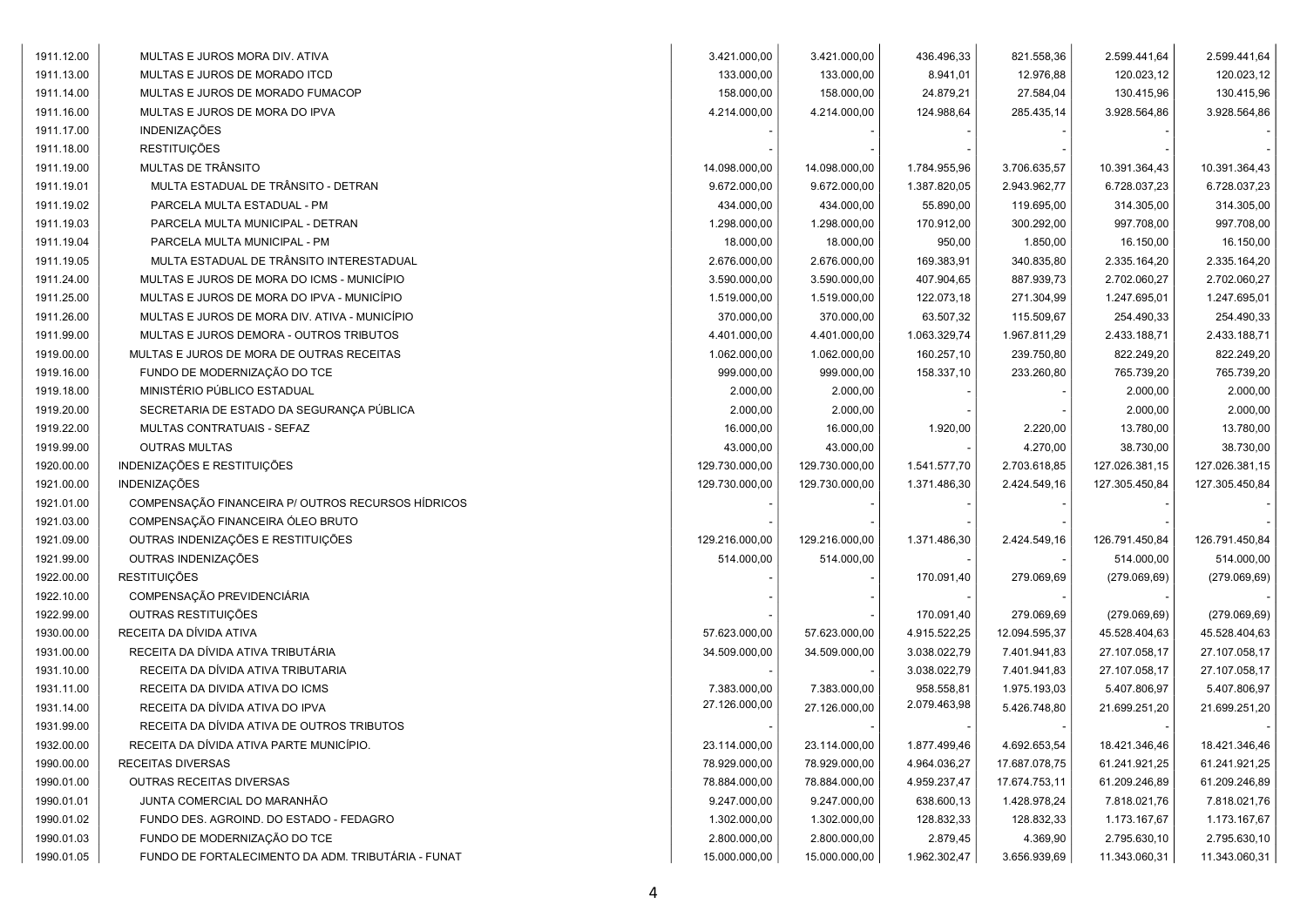| 1990.01.06 | FUNDO ESTADUAL DE DESENVOLVIMENTO INDUSTRIAL        | 38.600.000,00    | 38.600.000,00    | 1.839.659,42  | 4.026.166,05   | 34.573.833,95    | 34.573.833,95    |
|------------|-----------------------------------------------------|------------------|------------------|---------------|----------------|------------------|------------------|
| 1990.01.07 | FUNDO DE PROTEÇÃO E DEFESA DO CONSUMIDOR            | 850.000,00       | 850.000,00       | 229.838,15    | 315.914,08     | 534.085,92       | 534.085,92       |
| 1990.01.08 | FUNDO ESPECIAL LEGISLATIVO - FUNDEG                 | 2.000.000,00     | 2.000.000,00     | 10,00         | 20,00          | 1.999.980,00     | 1.999.980,00     |
| 1990.01.09 | AGÊNCIA ESTADUAL DE DEFESA AGROPECUÁRIA - AGED      | 234.000,00       | 234.000,00       | 13.847,64     | 31.154,69      | 202.845,31       | 202.845,31       |
| 1990.01.10 | FUNOD DA CULTURA DO MARANHÃO - FENDEC-MA            | 1.939.000,00     | 1.939.000,00     |               |                | 1.939.000,00     | 1.939.000,00     |
| 1990.01.12 | FUNDO ESTADUAL DE PENSÃO E APOSENTADORIA            |                  |                  |               |                |                  |                  |
| 1990.01.13 | FUNDO DOS BENEFÍCIOS DOS SERVIDORES - FUNBEM        |                  |                  |               |                |                  |                  |
| 1990.01.14 | TRIBUNAL DE CONTAS DO ESTADO - TCE                  | 19.000,00        | 19.000,00        |               | 2.210,60       | 16.789,40        | 16.789,40        |
| 1990.01.15 | SECRETARIA DE VIGILÂNCIA SANITÁRIA - SUVISA         | 333.000,00       | 333.000,00       | 26.666,61     | 46.666,61      | 286.333,39       | 286.333,39       |
| 1990.01.16 | TRIBUNAL DE JUSTIÇA DO ESTADO - FERJ                |                  |                  |               |                |                  |                  |
| 1990.01.18 | MINISTÉRIO PÚBLICO - PGJ                            | 2.632.000,00     | 2.632.000,00     |               | 983,18         | 2.631.016,82     | 2.631.016,82     |
| 1990.01.20 | FUNDO DE APARELHAMENTO DE DEF PUBLICA - FADEP       | 100.000,00       | 100.000,00       |               |                | 100.000,00       | 100.000,00       |
| 1990.01.99 | <b>OUTRAS RECEITAS</b>                              | 3.828.000,00     | 3.828.000,00     | 116.601,27    | 8.032.517,74   | (4.204.517,74)   | (4.204.517,74)   |
| 1990.02.00 | ENCARGOS LEG P/ INSCRIÇÃO DÍV. ATIVA E REC ONUS SUC | 45.000,00        | 45.000,00        | 4.798,80      | 12.325,64      | 32.674,36        | 32.674,36        |
| 1990.02.03 | RECEITA DEFENSORIA                                  | 45.000,00        | 45.000,00        | 4.798,80      | 12.325,64      | 32.674,36        | 32.674,36        |
| 1990.05.00 | SALDOS DE EXERCÍCIOS ANTERIORES                     |                  |                  |               |                |                  |                  |
| 2000.00.00 | <b>RECEITAS DE CAPITAL</b>                          | 1.728.789.000,00 | 1.728.789.000,00 | 75.871.825,41 | 147.589.703,22 | 1.581.199.296,78 | 1.581.199.296,78 |
| 2100.00.00 | OPERAÇÕES DE CRÉDITO                                | 843.167.000,00   | 843.167.000,00   | 75.423.767,89 | 147.141.645,70 | 696.025.354,30   | 696.025.354,30   |
| 2110.00.00 | OPERAÇÕES DE CRÉDITO INTERNAS                       | 843.167.000,00   | 843.167.000,00   | 75.423.767,89 | 147.141.645,70 | 696.025.354,30   | 696.025.354,30   |
| 2120.00.00 | OPERAÇÕES DE CRÉDITO EXTERNAS                       |                  |                  |               |                |                  |                  |
| 2200.00.00 | ALIENAÇÃO DE BENS                                   |                  |                  | 167.101,69    | 167.101,69     | (167.101,69)     | (167.101,69)     |
| 2210.00.00 | ALIENAÇÃO DE BENS MÓVEIS                            |                  |                  | 167.101,69    | 167.101,69     | (167.101,69)     | (167.101, 69)    |
| 2220.00.00 | ALIENAÇÃO DE BENS IMÓVEIS                           |                  |                  |               |                |                  |                  |
| 2300.00.00 | AMORTIZAÇÕES DE EMPRÉSTIMOS                         |                  |                  |               |                |                  |                  |
| 2310.00.00 | DE EMPRESTIMOS                                      |                  |                  |               |                |                  |                  |
| 2320.00.00 | DE FINANCIAMENTOS                                   |                  |                  |               |                |                  |                  |
| 2400.00.00 | TRANSFERÊNCIAS DE CAPITAL                           | 235.000.000,00   | 235.000.000,00   |               |                | 235.000.000,00   | 235.000.000,00   |
| 2420.00.00 | TRANSFERÊNCIAS INTERGOVERNAMENTAIS                  | 235.000.000,00   | 235.000.000,00   |               |                | 235.000.000,00   | 235.000.000,00   |
| 2421.00.00 | TRANSFERÊNCIAS DA UNIÃO                             | 235.000.000,00   | 235.000.000,00   |               |                | 235.000.000,00   | 235.000.000,00   |
| 2421.09.00 | OUTRAS TRANSFERÊNCIAS DA UNIÃO                      | 235.000.000,00   | 235.000.000,00   |               |                | 235.000.000,00   | 235.000.000,00   |
| 2421.09.04 | CONVÊNIO COM ÓRGÃOS FEDERAIS/FES/SES                |                  |                  |               |                |                  |                  |
| 2421.09.26 | MS/FNS/SES/AQUISIÇÃO DE BENS MÓVEIS                 |                  |                  |               |                |                  |                  |
| 2421.09.32 | CONTRATO DE REPASSE MINIST. TURISMO/SECID           |                  |                  |               |                |                  |                  |
| 2421.09.33 | CONTRATO DE REPASSE MDA/CEF/SAGRIMA                 |                  |                  |               |                |                  |                  |
| 2421.09.99 | OUTRAS TRANSFERÊNCIAS DA UNIÃO                      | 235.000.000,00   | 235.000.000,00   |               |                | 235.000.000,00   | 235.000.000,00   |
| 2430.00.00 | TRANSFERÊNCIAS DE INSTITUIÇÕES PRIVADAS             |                  |                  |               |                |                  |                  |
| 2500.00.00 | OUTRAS RECEITAS DE CAPITAL                          | 650.622.000,00   | 650.622.000,00   | 280.955,83    | 280.955,83     | 179.719.044,17   | 179.719.044,17   |
| 2570.00.00 | RECEITAS ORCAMENTARIAS A ESPECIFICAR                | 470.622.000,00   | 470.622.000,00   |               |                |                  |                  |
| 2591.00.00 | DEPÓSITOS JUDICIAIS                                 | 180.000.000,00   | 180.000.000,00   | 280.955,83    | 280.955,83     | 179.719.044,17   | 179.719.044,17   |
| 7000.00.00 | RECEITAS CORRENTES - INTRA-ORCAMENTÁRIAS            |                  |                  |               |                |                  |                  |
| 7200.00.00 | RECEITAS DE CONTRIBUIÇÕESES - INTRA-ORCAMENTÁRIAS   |                  |                  |               |                |                  |                  |
| 7210.00.00 | CONTRIBUIÇÕES SOCIAIS - INTRA-ORCAMENTÁRIAS         |                  |                  |               |                |                  |                  |
| 7300.00.00 | RESSARCIMENTO DE PESSOAL CEDIDO                     |                  |                  |               |                |                  |                  |
| 7210.00.00 | RESSARCIMENTO DE PESSOAL CEDIDO ENTRE PODERES       |                  |                  |               |                |                  |                  |
|            |                                                     |                  |                  |               |                |                  |                  |